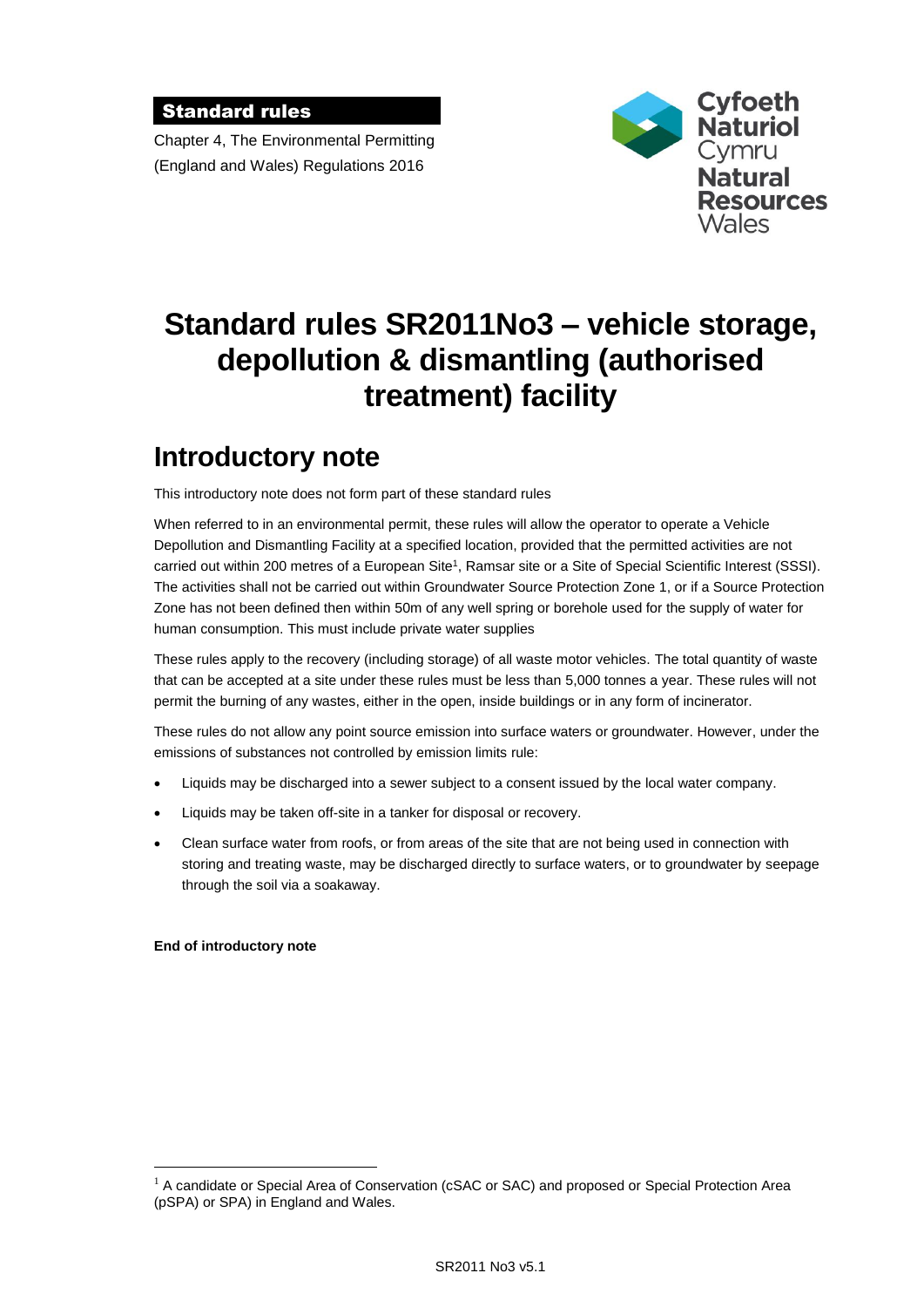# **Rules**

## **1 – Management**

## **1.1 General management**

- 1.1.1 The operator shall manage and operate the activities:
	- (a) in accordance with a written management system that identifies and minimises risks of pollution, including those arising from operations, maintenance, accidents, incidents, nonconformances, closure and those drawn to the attention of the operator as a result of complaints; and
	- (b) using sufficient competent persons and resources.
- 1.1.2 Records demonstrating compliance with rule 1.1.1 shall be maintained.
- 1.1.3 Any person having duties that are or may be affected by the matters set out in these standard rules shall have convenient access to a copy of them kept at or near the place where those duties are carried out.
- 1.1.4 The operator shall comply with the requirements of an approved competence scheme.

## **1.2 Avoidance, recovery and disposal of wastes produced by the activities**

- 1.2.1 The operator shall take appropriate measures to ensure that:
	- (a) the waste hierarchy referred to in Article 4 of the Waste Framework Directive is applied to the generation of waste by the activities; and
	- (b) any waste generated by the activities is treated in accordance with the waste hierarchy referred to in Article 4 of the Waste Framework Directive; and
	- (c) where disposal is necessary, this is undertaken in a manner which minimises its impact on the environment.
- 1.2.2 The operator shall review and record at least every four years whether changes to those measures should be made and take any further appropriate measures identified by a review.

# **2 – Operations**

## **2.1 Permitted activities**

2.1.1 The operator is only authorised to carry out the activities specified in table 2.1 below ("the activities").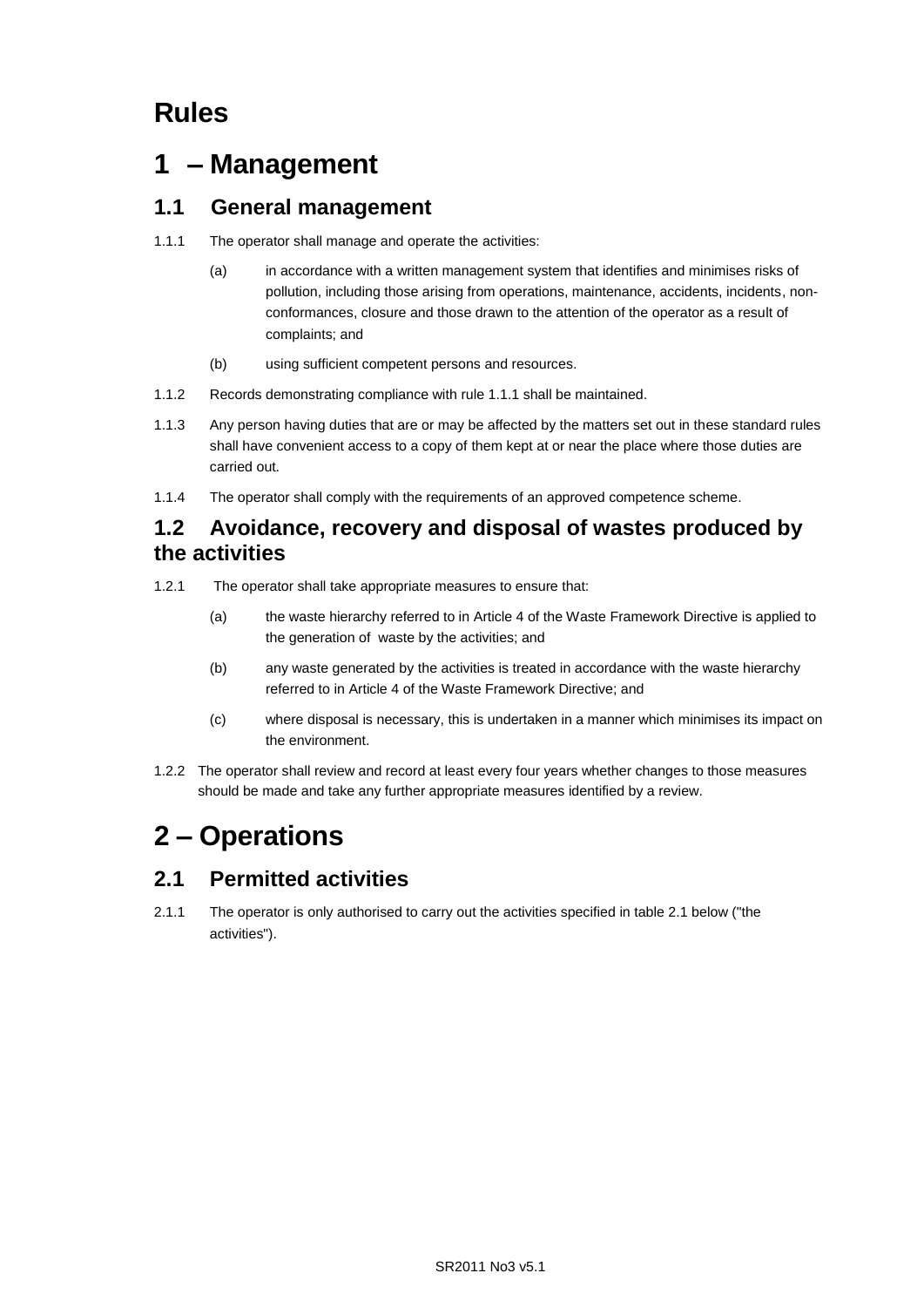| <b>Table 2.1 activities</b>                                                                                                                                          |                                                                                                                                                                                                                                                         |
|----------------------------------------------------------------------------------------------------------------------------------------------------------------------|---------------------------------------------------------------------------------------------------------------------------------------------------------------------------------------------------------------------------------------------------------|
| <b>Description of activities</b>                                                                                                                                     | <b>Limits of activities</b>                                                                                                                                                                                                                             |
| D15: Storage pending any of the operations<br>numbered D1 to D14 (excluding temporary<br>storage, pending collection, on the site where it is<br>produced)           | Treatment consisting only of depollution of waste<br>motor vehicles and sorting, separation, baling,<br>compacting, or cutting using hand-held equipment<br>only, of waste into different components for<br>recovery.                                   |
| R13: Storage of wastes pending any of the<br>operations numbered R1 to R12 (excluding<br>temporary storage, pending collection, on the site<br>where it is produced) | There shall be no treatment of lead acid batteries,<br>other than sorting and separating from other<br>wastes.                                                                                                                                          |
| R4: Recycling/reclamation of metals and metal<br>compounds                                                                                                           | Wastes shall be stored for no longer than 1 year<br>prior to disposal and 3 years prior to recovery.                                                                                                                                                    |
| R5: Recycling/reclamation of other inorganic<br>materials                                                                                                            | The maximum quantity of hazardous waste<br>treated for disposal or recovery shall not exceed<br>10 tonnes per day. This does not include the<br>manual depollution and dismantling of waste<br>motor vehicles.                                          |
|                                                                                                                                                                      | The maximum quantity of hazardous waste stored<br>at the site shall not exceed 50 tonnes at any one<br>time of which no more than 10 tonnes shall be<br>stored for disposal. This does not include waste<br>motor vehicles awaiting manual depollution. |
|                                                                                                                                                                      | No more than 25 tonnes of intact waste vehicle<br>tyres (waste code 16 01 03) shall be stored at the<br>site.                                                                                                                                           |

## **2.2 Waste acceptance**

2.2.1 Waste shall only be accepted if:

- (a) it is of a type and quantity listed in table 2.2 below; and
- (b) it conforms to the description in the documentation supplied by the producer and holder.

### **Table 2.2. Waste types and quantities**

### **Maximum Quantities**

The total quantity of waste accepted at the site shall be less than 5,000 tonnes a year.

#### **Exclusions**

Wastes having any of the following characteristics shall not be accepted:

Consisting solely or mainly of dusts, powders or loose fibres.

**Waste Code Description**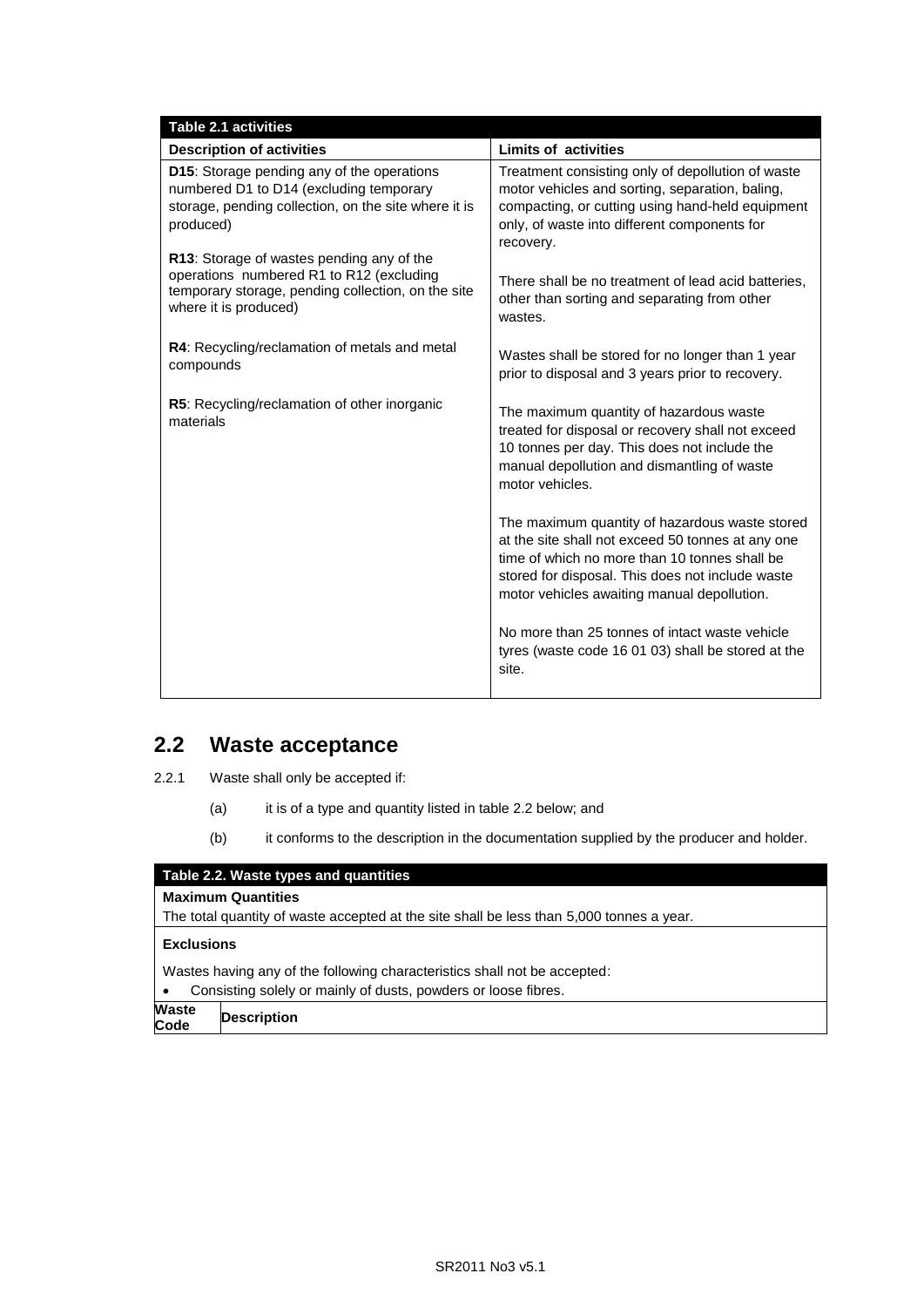| Table 2.2. Waste types and quantities |                                                                                                                                                                                                         |  |
|---------------------------------------|---------------------------------------------------------------------------------------------------------------------------------------------------------------------------------------------------------|--|
| 16                                    | <b>WASTES NOT OTHERWISE SPECIFIED IN THE LIST</b>                                                                                                                                                       |  |
| 16 01                                 | end-of-life vehicles from different means of transport [including off-road machinery] and<br>wastes from dismantling of end-of-life vehicles and vehicle maintenance (except 13,14, 16<br>06 and 16 08) |  |
| 16 01 03                              | end-of-life tyres                                                                                                                                                                                       |  |
| 16 01 04                              | end-of-life vehicles*                                                                                                                                                                                   |  |
| 16 01 06                              | end-of-life vehicles, containing neither liquids nor other hazardous components                                                                                                                         |  |
| 16 01 07                              | oil filters*                                                                                                                                                                                            |  |
| 16 01 11                              | brake pads containing asbestos*                                                                                                                                                                         |  |
| 16 01 12                              | brake pads other than those mentioned in 16 01 11                                                                                                                                                       |  |
| 16 06                                 | batteries and accumulators                                                                                                                                                                              |  |
| 16 06 01                              | lead batteries*                                                                                                                                                                                         |  |
| 16 06 05                              | other batteries and accumulators                                                                                                                                                                        |  |

## **2.3 Operating techniques**

2.3.1 The activities shall be operated using the techniques and in the manner described in Table 2.3 below.

#### **Table 2.3 Operating techniques**

- 1. Fully depolluted end-of-life vehicles, uncontaminated plastic, glass and ferrous and non- ferrous metal wastes arising from the treatment of end-of-life vehicles shall be stored on hard standing or an impermeable surface with sealed drainage system. All other wastes shall be stored on an impermeable surface with sealed drainage system.
- 2. Lead acid batteries shall be stored in containers with an impermeable, acid resistant base and, unless stored under weatherproof covering, a lid to prevent ingress of water.
- 3. Other batteries and accumulators shall be stored under weatherproof covering or in suitable containers.
- 4. Whole undepolluted and undamaged vehicles shall be stored on an impermeable pavement with
	- a) a sealed drainage system; or

b) a drainage system which discharges to surface water or to groundwater and is designed, constructed and maintained so discharged run-off does not adversely impact the water quality of receiving water bodies, both during construction and when operational.

- 5. All other wastes shall be stored on an impermeable surface with sealed drainage system.
- 6. Storage operations are to be carried out avoiding damage to components containing fluids or to recoverable components or spare parts.
- 7. Spillage collection facilities shall be provided and used to deal with any spillage of vehicle fluids.
- 8. All wastes shall be treated on an impermeable surface with sealed drainage system.

### **2.4 The site**

- 2.4.1 The activities shall not extend beyond the site, being the land shown edged in green on the site plan attached to the permit.
- 2.4.2 The activities shall not be carried out within 200 metres of a European Site and or a SSSI.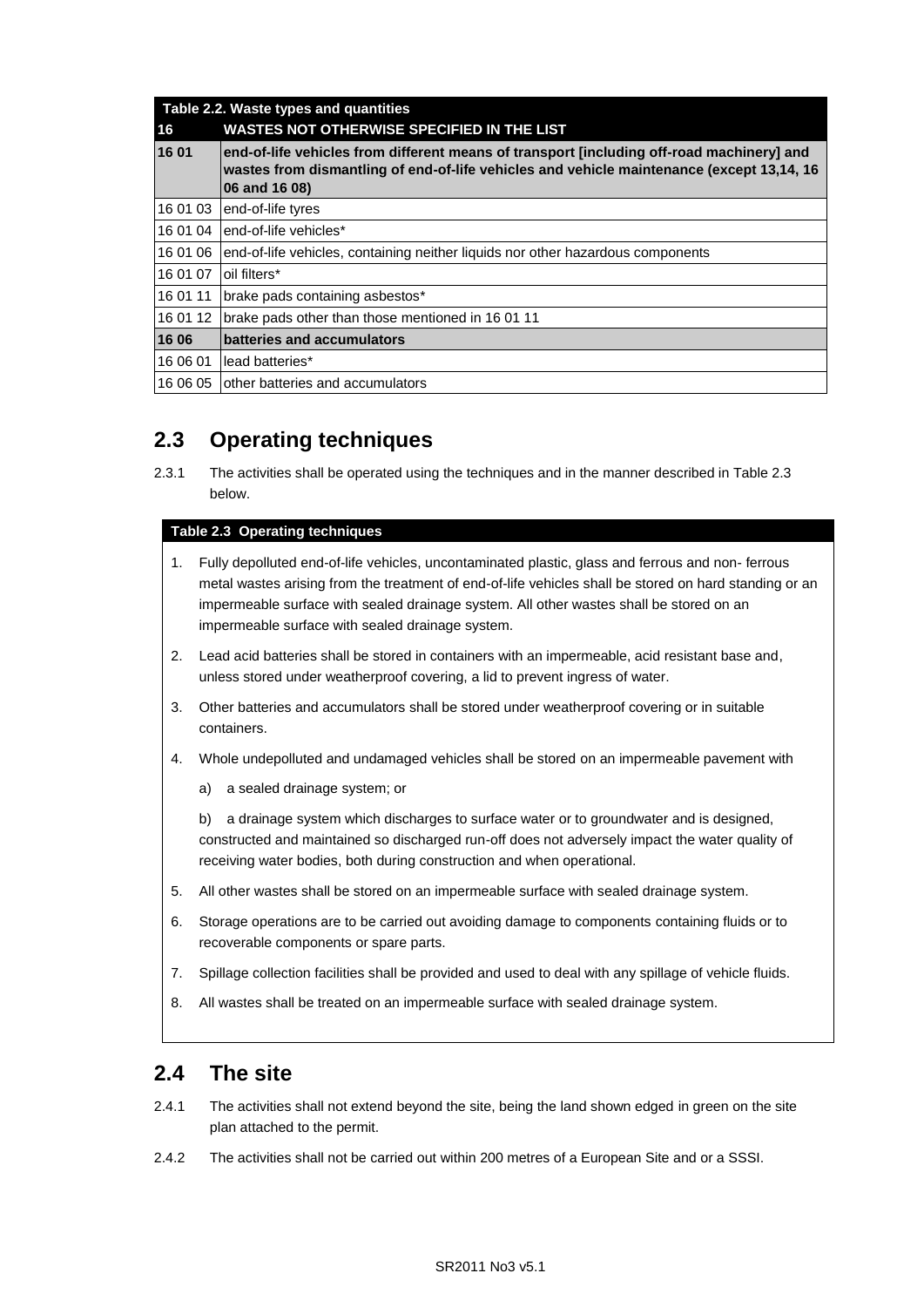2.4.3 The activities shall not be carried out within Groundwater Source Protection Zone 1, or if a Source Protection Zone has not been defined then within 50m of any well spring or borehole used for the supply of water for human consumption. This must include private water supplies.

## **2.5 Technical Requirements**

2.5.1 As a minimum, all ELVs shall be treated to the standards set out in table 2.5 below.

### **Table 2.5 Minimum technical requirements**

- 1. Treatment operations for depollution of end-of-life vehicles:
	- removal of batteries and liquefied gas tanks,
	- removal or neutralisation of potential explosive components, (e.g. air bags),
	- removal and separate collection and storage of fuel, motor oil, transmission oil, gearbox oil, hydraulic oil, cooling liquids, antifreeze, brake fluids, air-conditioning system fluids and any other fluid contained in the end-of-life vehicle, unless they are necessary for the re-use of the parts concerned,
	- removal, as far as feasible, of all components identified as containing mercury.
- 2. Treatment operations in order to promote recycling:
	- removal or catalysts,
	- removal of metal components containing copper, aluminium and magnesium if these metals
	- are not segregated in the shredding process,
	- removal of tyres, glass and large plastic components (bumpers, dashboard, fluid containers, etc.), if these materials are not segregated in the shredding process in such a way that they can be effectively recycled as materials.
- 2.5.2 Hazardous waste shall not be mixed, either with a different category of hazardous waste or with other waste, substances or materials, unless it is authorised by table 2.1 and appropriate measures are taken.

# **3 – Emissions and monitoring**

## **3.1 Emissions of substances not controlled by emission limits**

- 3.1.1 Emissions of substances not controlled by emission limits (excluding odour) shall not cause pollution. The operator shall not be taken to have breached this rule if appropriate measures, including, but not limited to, those specified in any approved emissions management plan, have been taken to prevent or where that is not practicable, to minimise, those emissions.
- 3.1.2 The operator shall:
	- (a) if notified by Natural Resources Wales that the activities are giving rise to pollution, submit to Natural Resources Wales for approval within the period specified, an emissions management plan;
	- (b) implement the approved emissions management plan, from the date of approval, unless otherwise agreed in writing by Natural Resources Wales.
- 3.1.3 All liquids in containers, whose emission to water or land could cause pollution, shall be provided with secondary containment, unless the operator has used other appropriate measures to prevent or where that is not practicable, to minimise, leakage and spillage from the primary container.

## **3.2 Odour**

- 3.2.1 Emissions from the activities shall be free from odour at levels likely to cause pollution outside the site, as perceived by an authorised officer of Natural Resources Wales, unless the operator has used appropriate measures, including, but not limited to, those specified in any approved odour management plan, to prevent or where that is not practicable, to minimise, the odour.
- 3.2.2 The operator shall: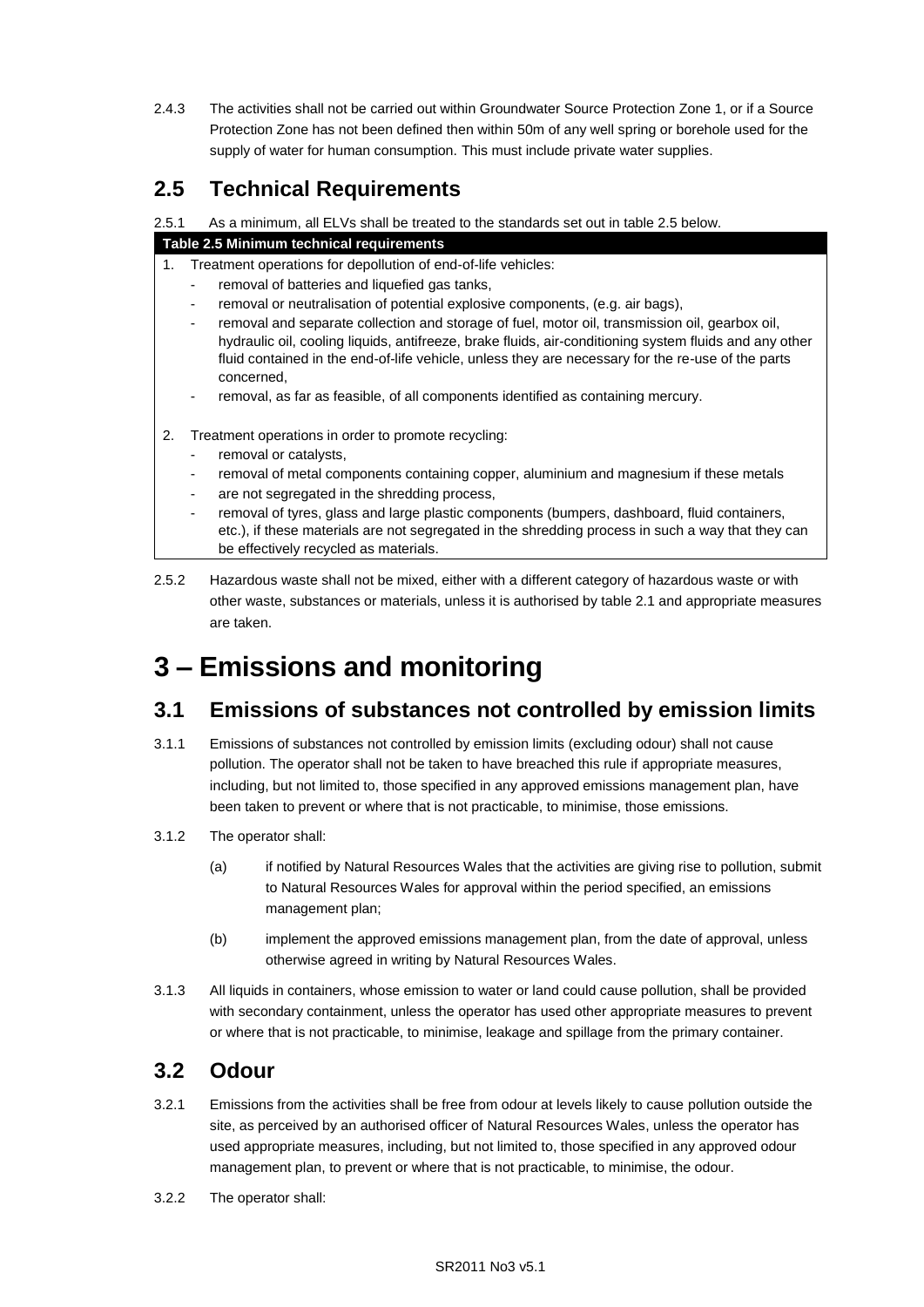- (a) if notified by Natural Resources Wales that the activities are giving rise to pollution outside the site due to odour, submit to Natural Resources Wales for approval within the period specified, an odour management plan;
- (b) implement the approved odour management plan, from the date of approval, unless otherwise agreed in writing by Natural Resources Wales.

## **3.3 Noise and vibration**

- 3.3.1 Emissions from the activities shall be free from noise and vibration at levels likely to cause pollution outside the site, as perceived by an authorised officer of Natural Resources Wales, unless the operator has used appropriate measures, including, but not limited to, those specified in any approved noise and vibration management plan, to prevent or where that is not practicable, to minimise, the noise and vibration.
- 3.3.2 The operator shall:
	- (a) if notified by Natural Resources Wales that the activities are giving rise to pollution outside the site due to noise and vibration, submit to Natural Resources Wales for approval within the period specified, a noise and vibration management plan;
	- (b) implement the approved noise and vibration management plan, from the date of approval, unless otherwise agreed in writing by Natural Resources Wales.

## **3.4 Fire**

- 3.4.1 The operator shall manage and operate the activities in accordance with a written fire prevention plan using the current, relevant fire prevention plan guidance.
- 3.4.2 The operator shall:
	- (a) if notified by Natural Resources Wales that the activities could cause a fire risk, submit to Natural Resources Wales a fire prevention plan which identifies and minimises the risks of fire;
	- (b) operate the activity in accordance with the fire prevention plan, from the date of submission, unless otherwise agreed in writing by Natural Resources Wales.

# **4 – Information**

## **4.1 Records**

- 4.1.1 All records required to be made by these standard rules shall:
	- (a) be legible;
	- (b) be made as soon as reasonably practicable;
	- (c) if amended, be amended in such a way that the original and any subsequent amendments remain legible or are capable of retrieval; and
	- (d) be retained, unless otherwise agreed by Natural Resources Wales, for at least 6 years from the date when the records were made, or in the case of the following records until permit surrender:
		- (i) off-site environmental effects; and
		- (ii) matters which affect the condition of land and groundwater.
- 4.1.2 The operator shall keep on site all records, plans and the management system required to be maintained by these standard rules, unless otherwise agreed in writing by Natural Resources Wales.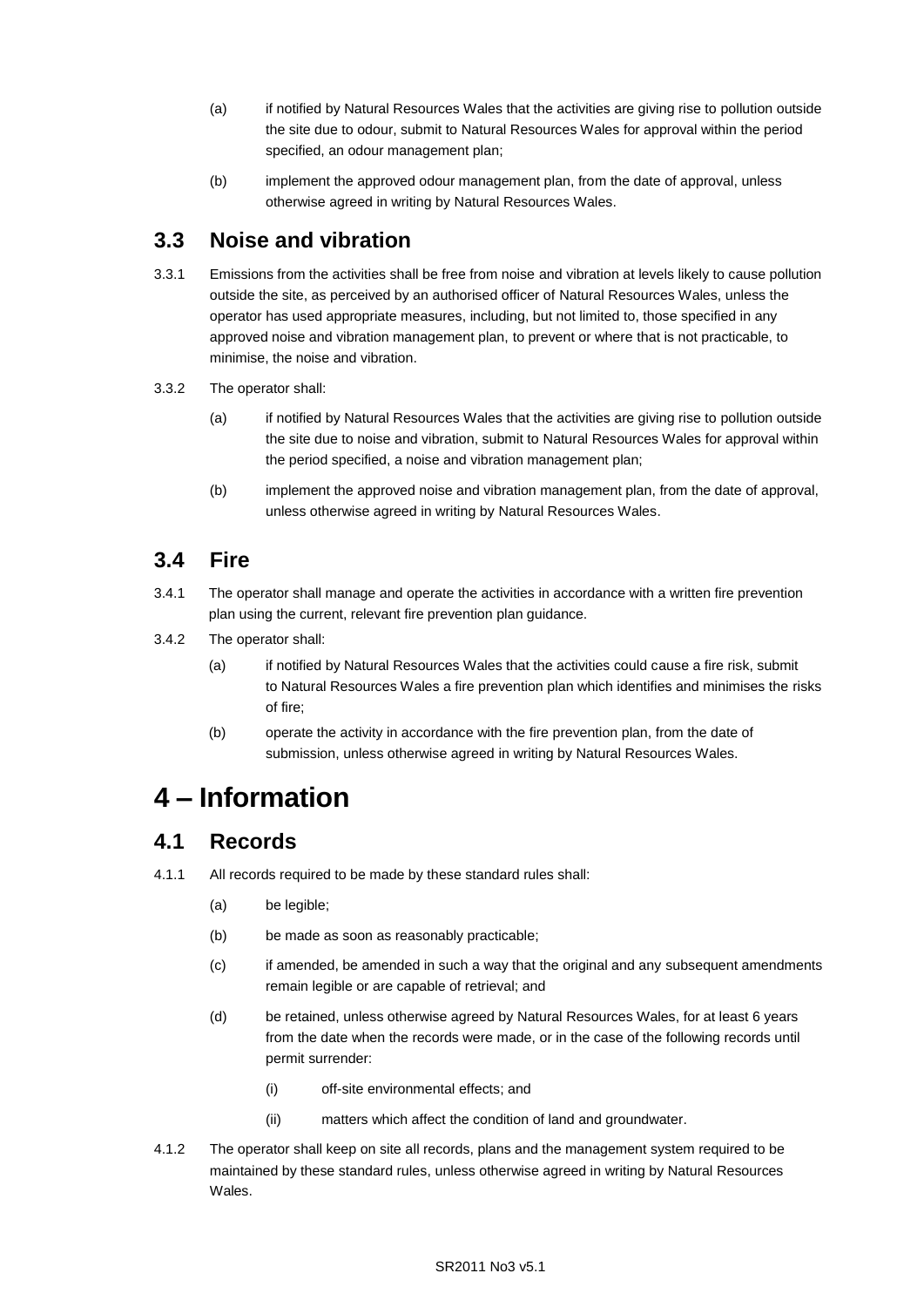## **4.2 Reporting**

- 4.2.1 The operator shall send all reports and notifications required by these standard rules to Natural Resources Wales using the contact details supplied in writing by Natural Resources Wales.
- 4.2.2 Within one month of the end of each year, the operator shall submit to Natural Resources Wales using the form made available for the purpose, the information specified on the form relating to the site and the waste accepted and removed from it during the previous year.

## **4.3 Notifications**

- 4.3.1 Natural Resources Wales shall be notified without delay following the detection of:
	- (a) any malfunction, breakdown or failure of equipment or techniques, accident or emission of a substance not controlled by an emission limit which has caused, is causing or may cause significant pollution;
	- (b) the breach of a limit specified in these standard rules; or
	- (c) any significant adverse environmental effects.
- 4.3.2 Written confirmation of actual or potential pollution incidents and breaches of emission limits shall be submitted within 24 hours.
- 4.3.3 Where Natural Resources Wales has requested in writing that it shall be notified when the operator is to undertake monitoring and/or spot sampling, the operator shall inform Natural Resources Wales when the relevant monitoring and/or spot sampling is to take place. The operator shall provide this information to Natural Resources Wales at least 14 days before the date the monitoring is to be undertaken.
- 4.3.4 Natural Resources Wales shall be notified within 14 days of the occurrence of the following matters except where such disclosure is prohibited by Stock Exchange rules:
	- (a) Where the operator is a registered company:
	- any change in the operator's trading name, registered name or registered office address; and
	- any steps taken with a view to the operator going into administration, entering into a company voluntary arrangement or being wound up.
	- (b) Where the operator is a corporate body other than a registered company:
	- any change in the operator's name or address; and
	- any steps taken with a view to the dissolution of the operator.
	- (c) In any other case:
	- the death of any of the named operators (where the operator consists of more than one named individual);
	- any change in the operator's name(s) or address(es); and
	- any steps taken with a view to the operator, or any one of them, going into bankruptcy, entering into a composition or arrangement with creditors, or, in the case them being in a partnership, dissolving the partnership.

## **4.4 Interpretation**

- 4.4.1 In this set of standard rules the expressions listed below shall have the meaning given.
- 4.4.2 In these standard rules references to reports and notifications mean written reports and notifications, except when reference is being made to notification being made "without delay", in which case it may be provided by telephone.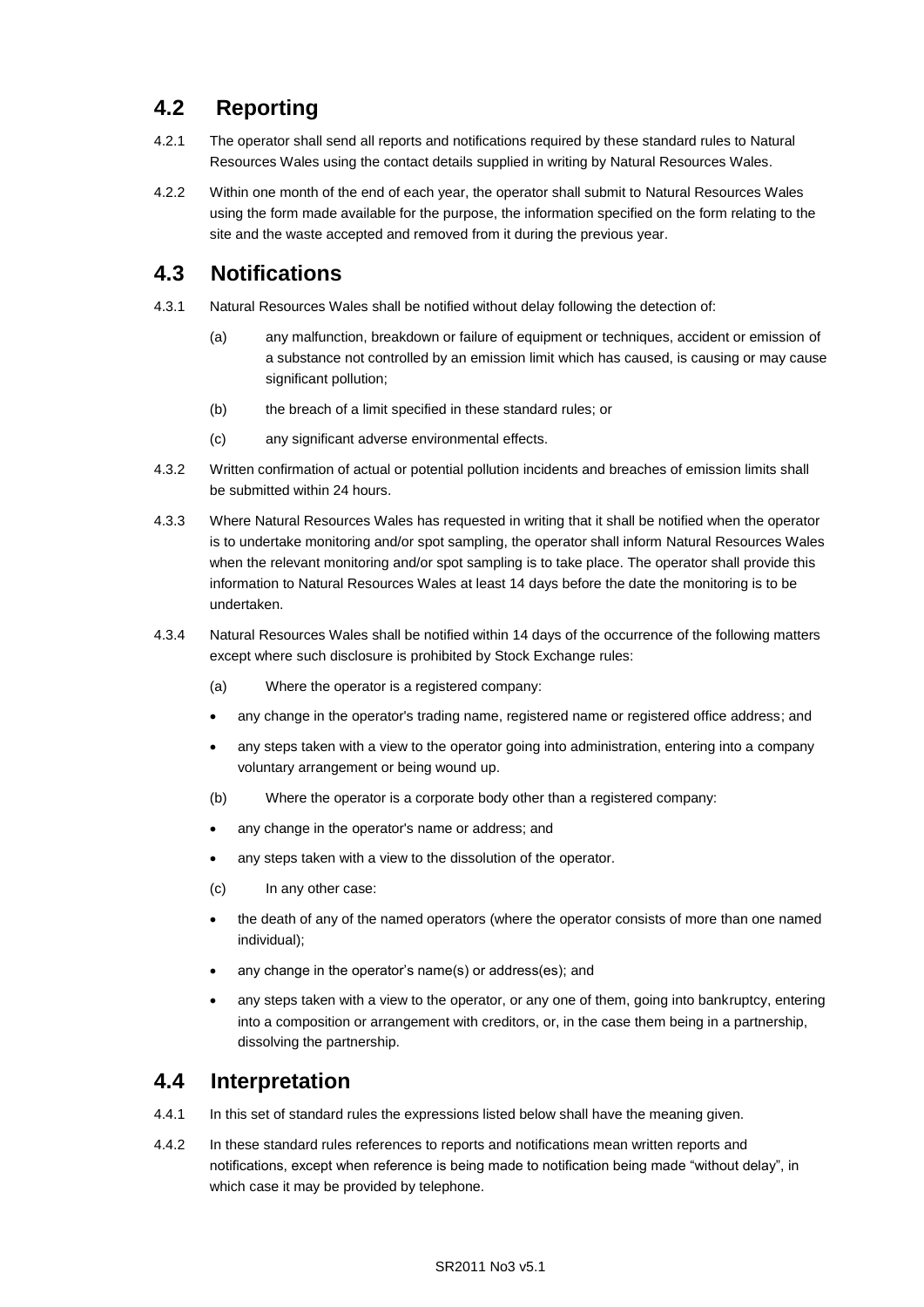*"accident"* means an accident that may result in pollution.

*"Annex I"* means Annex I to Directive 2008/98/EC of the European Parliament and of the Council on waste.

*"Annex II"* means Annex II to Directive 2008/98/EC of the European Parliament and of the Council on waste.

*"authorised officer"* means any person authorised by Natural Resources Wales under section 108(1) of The Environment Act 1995 to exercise, in accordance with the terms of any such authorisation, any power specified in Section 108(4) of that Act*.*

*"baling"* means baling that utilises a hydraulic machine that using compressive forces compacts various materials into regular-shaped dense bales (typically a cube). Bales may be belted with straps or steel wire to keep the bale in its compacted state; although for most metal bales this is not necessary. Baled scrap metal may be easier to handle, store and transport than loose scrap.

*"compacting"* means compacting involving the flattening or crushing of compactable metal wastes (typically depolluted end-of-life vehicles) to aid storage and economic transportation to the scrap processor; it is often a preparation for shredding. Compacting may be achieved using a waste handler's loading shovel (known as 'tapping') or specially-designed hydraulic flattener.

*"cutting using hand-held equipment"* means cutting typically utilising either an oxy-acetylene gas cutting torch or abrasive disc cutter tool to cut and/or resize large pieces of scrap metal into more manageable sizes; powder torches and plasma torches may be used to cut heat-resistant scrap (e.g. pig iron, copper, bronze).

*"D*" means a disposal operation provided for in Annex I to Directive 2008/98/EC of the European Parliament and of the Council on waste.

*"depollution"* means the minimum technical requirements for the treatment of end-of-life vehicles as set out in Annex I (3) of the End-of-Life Vehicles Directive (2000/53/EC), namely:

- removal of batteries and liquefied gas tanks;
- removal or neutralisation of potential explosive components (e.g. air bags);
- removal and separate collection and storage of fuel, motor oil, transmission oil, gearbox oil, hydraulic oil, cooling liquids, antifreeze, brake fluids, air conditioning system fluids and any other fluid contained in the end-of-life vehicle unless they are necessary for the re-use of the parts concerned;
- removal, as far as feasible, of all components identified as containing mercury.

*"emissions of substances not controlled by emission limits"* means emissions of substances to air, water or land from the activities, either from emission points specified in these standard rules or from other localised or diffuse sources, which are not controlled by an emission limit.

*"End-of-Life Vehicles Directive"* means Directive 2000/53/EC of the European Parliament and Council of 18 September 2000 on end-of-life vehicles.

*"European Site"* means Special Area of Conservation or candidate Special Area of Conservation or Special Protection Area or proposed Special Protection Area in England and Wales, within the meaning of Council Directives 79/409/EEC on the conservation of wild birds and 92/43/EEC on the conservation of natural habitats and of wild flora and fauna and the Conservation of Habitats and Species Regulations 2010. Internationally designated Ramsar sites are dealt with in the same way as European sites as a matter of government policy and for the purpose of these rules will be considered as a European Site.

*"groundwater"* means all water, which is below the surface of the ground in the saturation zone and in direct contact with the ground or subsoil.

*"hazardous property"* has the meaning in Annex lll of the Waste Framework Directive.